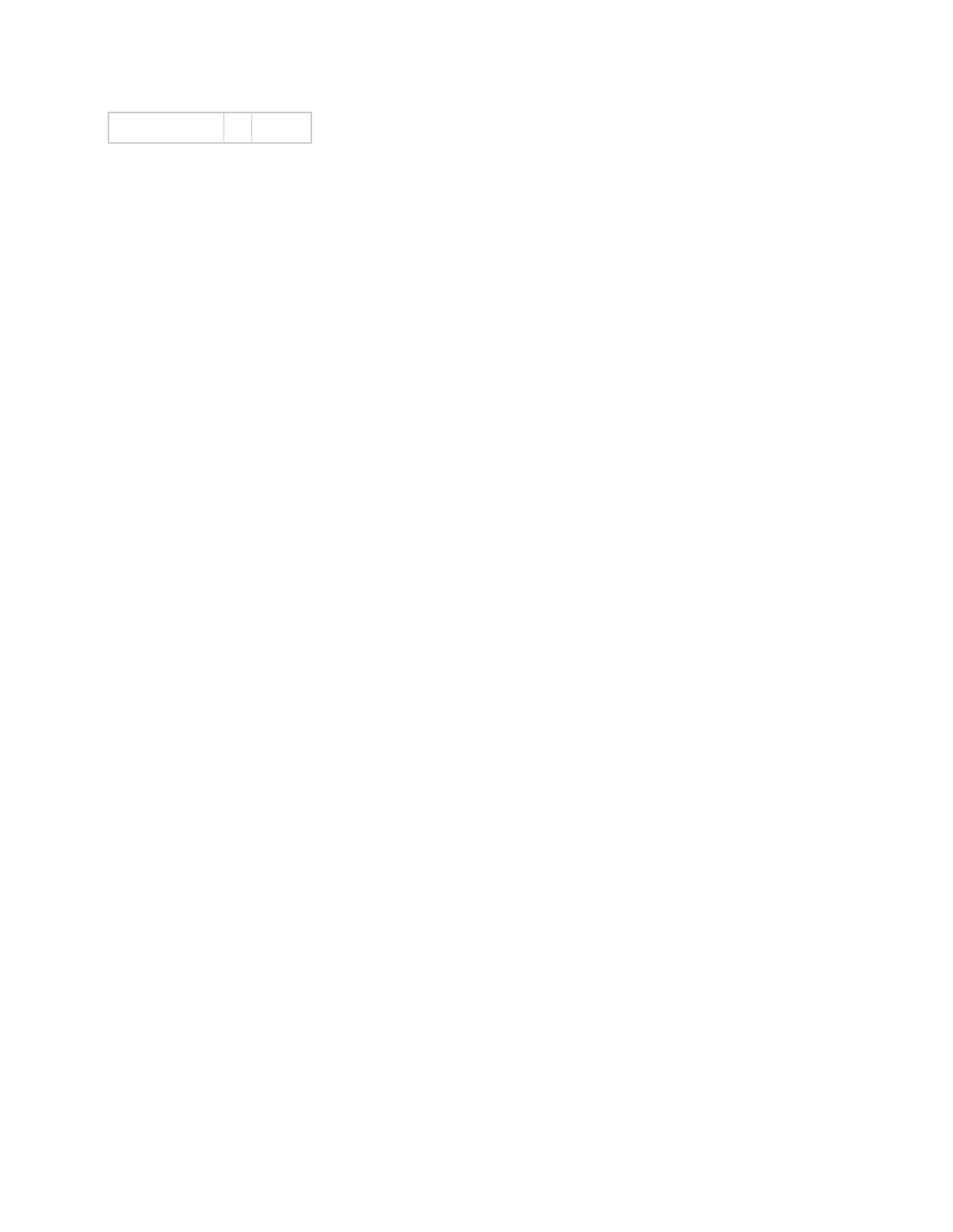# **BRANCHOUT**

### Year in School\*

- Freshmen
- Sophomore
- $\bigcirc$  Junior
- Senior
- $\circ$  5th(+) year
- 
- C Female
- $\bigcirc$  Male

#### Please Select the Branch Out option you attended on Monday, October 3rd: \*

- Raith Stories: Bill Wood (Brown Chapel)
- Silent Prayer & Reflection (ARC)
- C Current Events Conversation: Refugee Crisis (Crill)
- Created Space: Mandalas, (Cunningham)
- C Liberty Station (Video Stream of Bill Wood)
- $\bigcirc$  NONE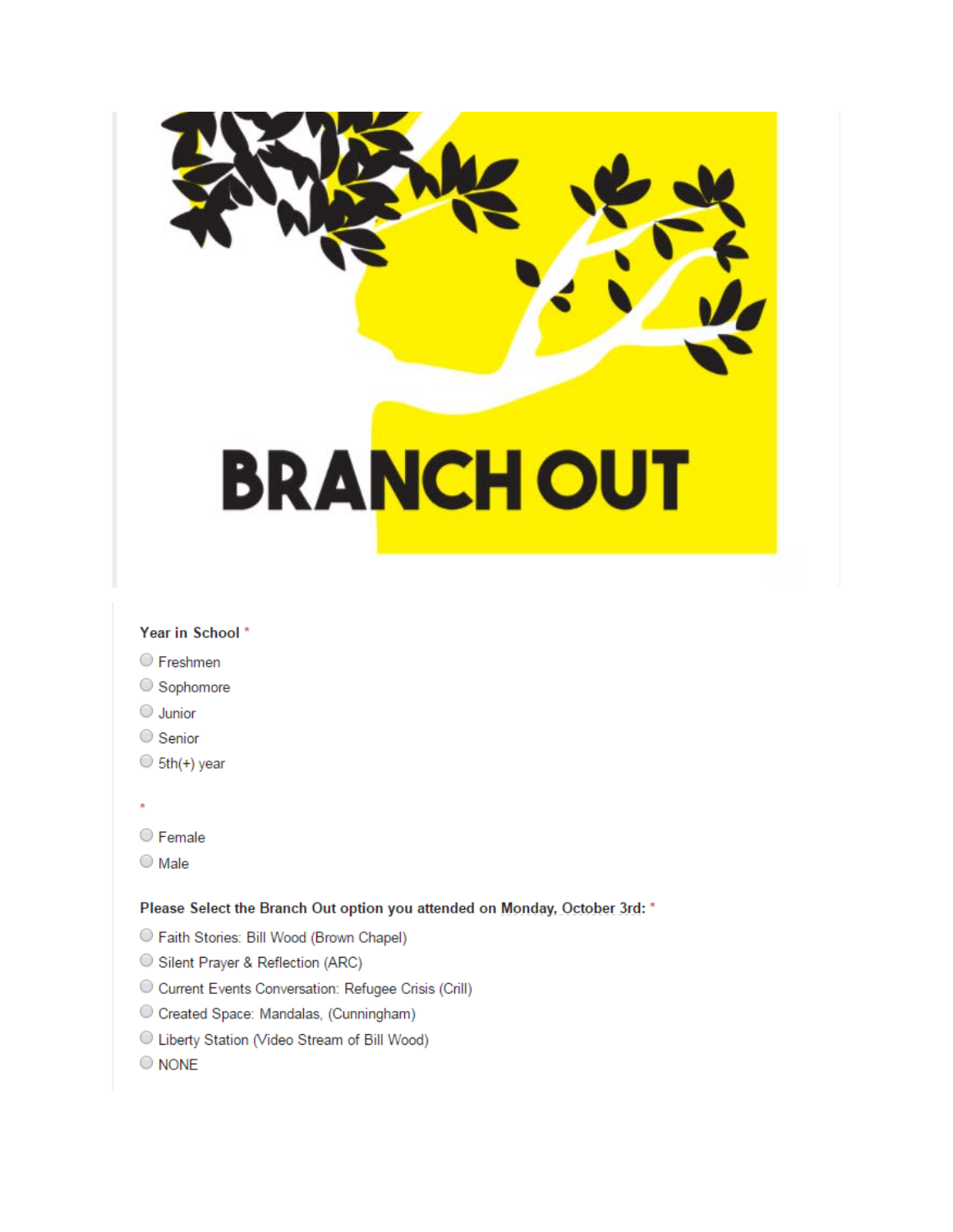# How would you rate your above choice? (from Oct. 3rd) \*

- C Excellent
- Good
- O Neutral
- O Poor
- N/A (didn't attend)

#### Comments (What did you like?/ How could it be improved?):

# Please Select the Branch Out option you attended on Monday, October 10th: \*

- C Faith Stories: Coach Tim Hall (Brown)
- Silent Prayer & Reflection (ARC)
- $\bigcirc$  Current Events Conversation: Immigration (Crill)
- Created Space: Self Portraits (Cunningham)
- C Liberty Station (Video Stream of Coach Tim Hall)
- $\bigcirc$  NONE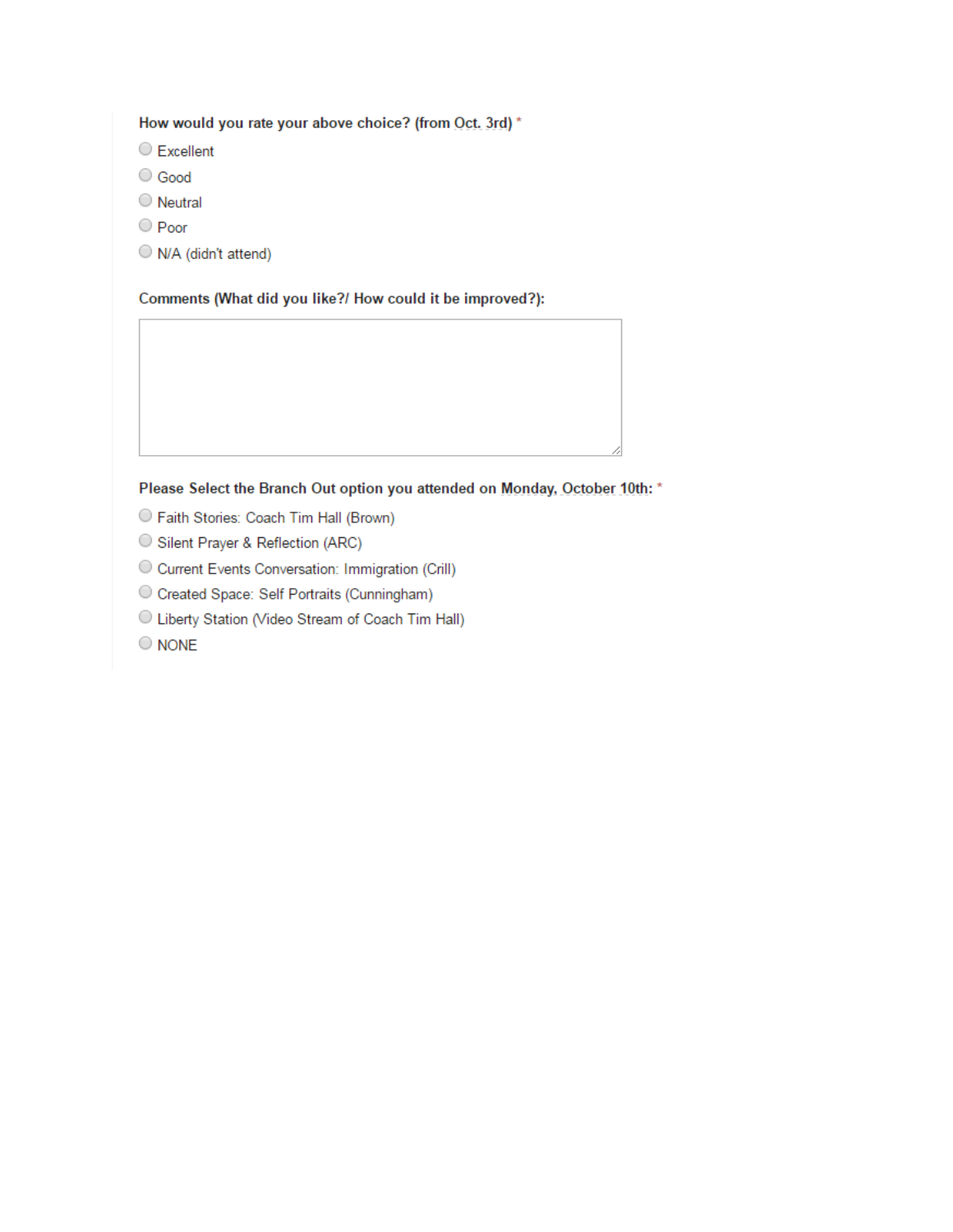### How would you rate your above choice? (from Oct. 10th) \*

- C Excellent
- Good
- O Neutral
- O Poor
- N/A (didn't attend)

#### Comments (What did you like?/ How could it be improved?):

#### Please Select the Branch Out option you attended on Monday, October 23rd: \*

- O Faith Stories: April Maskiewicz(Brown)
- Silent Prayer & Reflection (ARC)
- O Current Events Conversation: Presidential Election (Crill)
- O Created Space: Friendship Bracelets/ Cards (Cunningham)
- C Liberty Station (Video Stream of April Maskiewicz)
- $\bigcirc$  NONE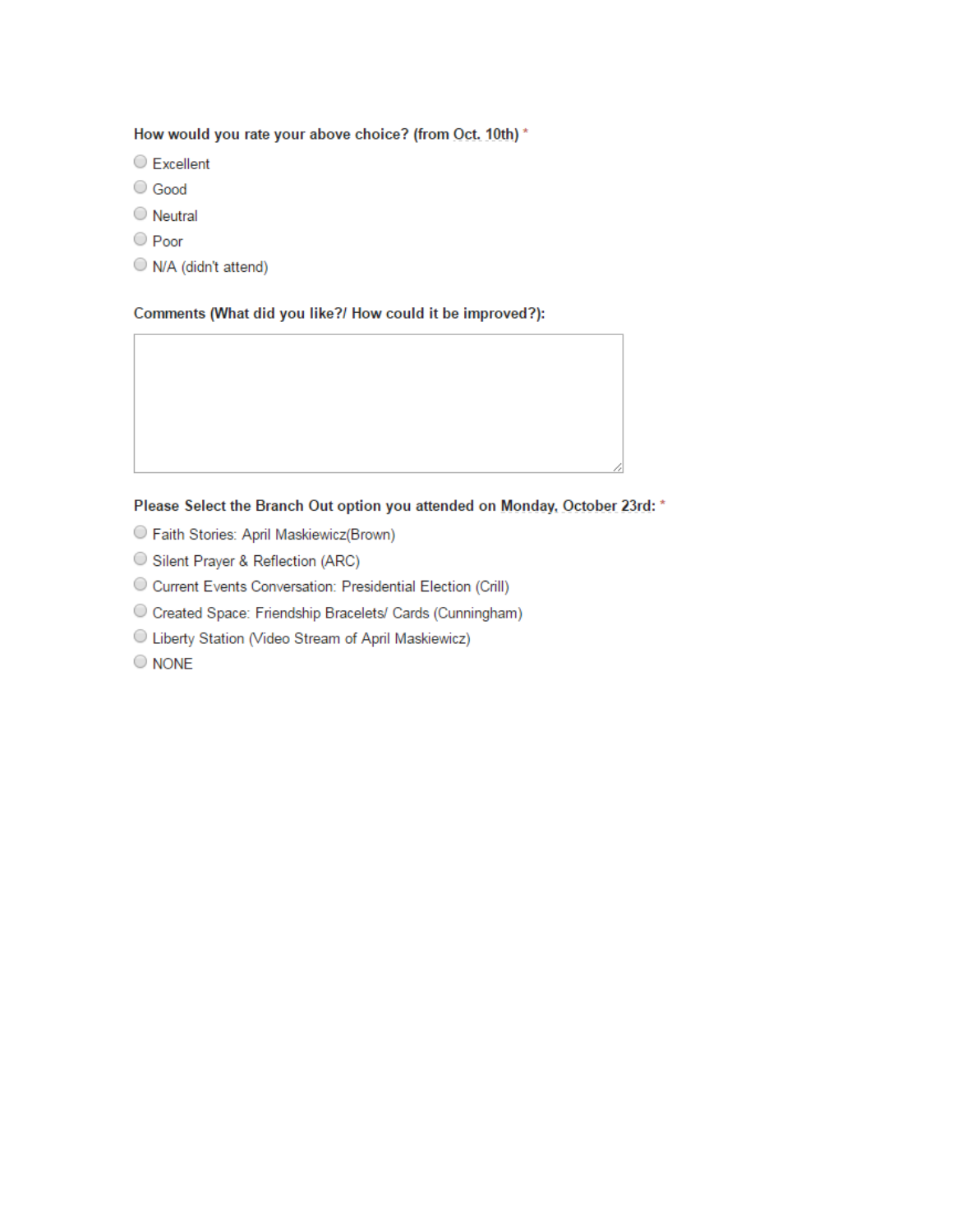#### How would you rate your above choice? (from Oct. 23rd) \*

- C Excellent
- Good
- O Neutral
- O Poor
- N/A (didn't attend)

#### Comments (What did you like?/ How could it be improved?):

#### Please Select the Branch Out option you attended on Monday, October 31st: \*

- Raith Stories: Beth Denney (Brown)
- Silent Prayer & Reflection (ARC)
- O Current Events Conversation: Sex Trafficking Crisis (Crill)
- O Created Space: Stained Glass/ Dia De Los Meurtos Coloring (Cunningham)
- C Liberty Station (Video Stream of Beth Denney)
- $\bigcirc$  NONE

# How would you rate your above choice? (from Oct. 31st) \*

- C Excellent
- C Good
- $\bigcirc$  Neutral
- O Poor
- N/A (didn't attend)

# Comments (What did you like?/ How could it be improved?):